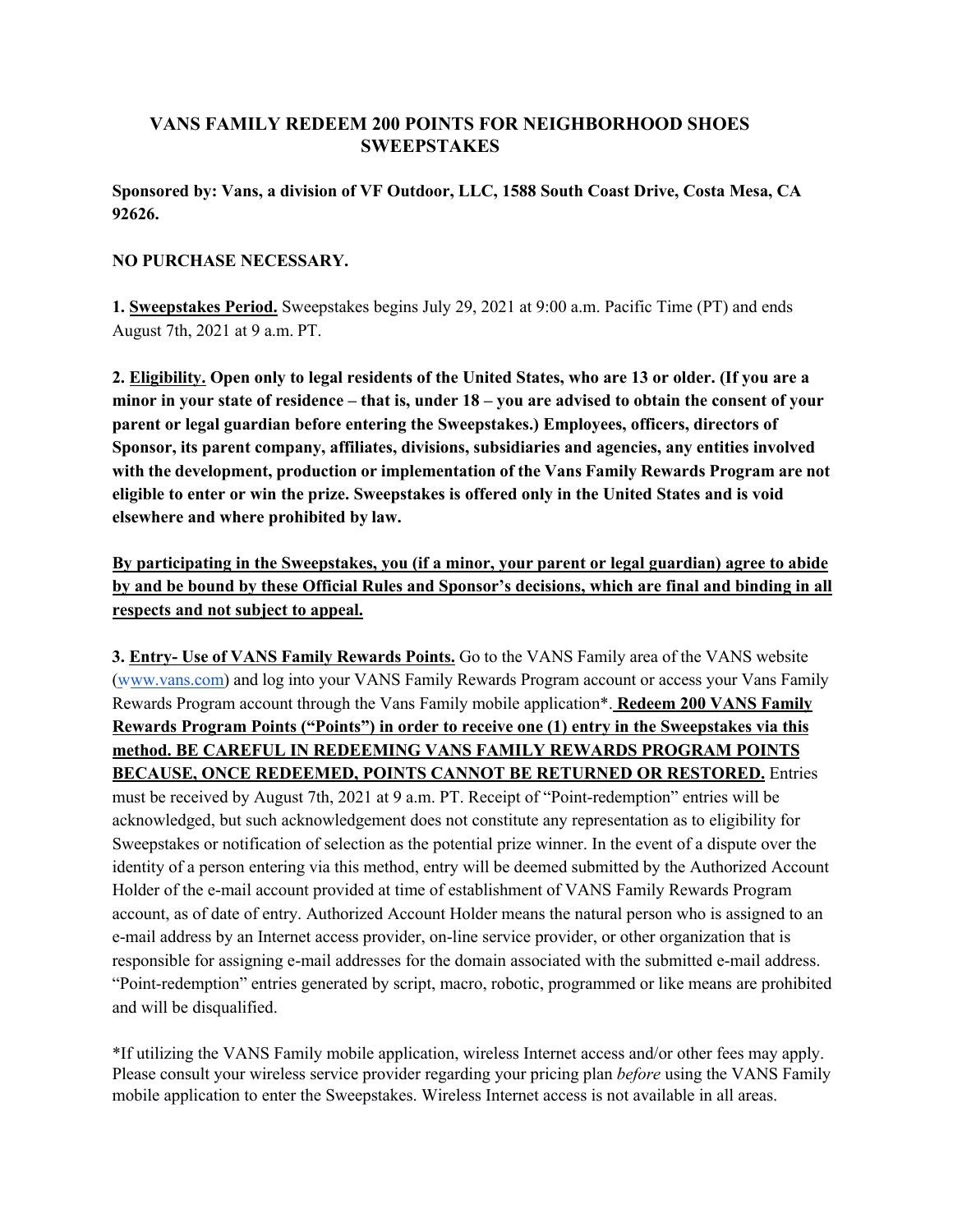**Entry By Mail.** Print your complete name, mailing address, e-mail address, age, and the official name of the campaign and/or activity you are entering on a  $3"x5"$  card/paper and mail in a business-size (#10) envelope to: Vans Family Team, 1588 South Coast Drive, Costa Mesa, CA 92626, to be postmarked by August 7th, 2021 and received by August 15, 2021. Each 3"x5" card/paper must be mailed separately; mechanically reproduced or copied entries will not be accepted. One entry per valid 3"x5" card/paper submission. Sponsor is not responsible for postage due mail. Receipt of entry via this method will not be acknowledged nor will entries be returned; entries become the property of Sponsor.

**4. Random Drawing/Winner Notification.** The winner will be selected in a random drawing, to be conducted by Sponsor, on or about August 30, 2021. The drawing will consist of all eligible entries received. Potential winners will be notified by e-mail. Potential winner (if potential winner is a minor, their parent or legal guardian) may be required to complete, sign and return an Affidavit of Eligibility, a Liability Release and a Publicity Release (where lawful) within one (1) week of notification. In the event of noncompliance with this requirement, if potential winner cannot be reached for any reason despite commercially reasonable efforts made by Sponsor (including failure to receive or respond to winner notification e-mail for any reason, including the winner notification e-mail being classified as "junk" or "SPAM") or if potential winner is determined to be ineligible or otherwise in violation of these Official Rules, he/she shall be disqualified and forfeit the prize without compensation of any kind. In case of prize forfeiture, an alternate winner will be selected from among all remaining eligible entries received for the drawing.

### **5. Prize/Odds of Winning.**

Ten (10) total Grand Prize will be awarded, consisting of one (1) Neighborhood Shoes in one of the following sizes: Mens 7, 8, 9, 10, and 11. Prize may not be in winner's size. Grand Prize is subject to change based on availability or design. Grand Prize fulfillment will be coordinated with the winners over email or phone. Grand Prize will be delivered to the winner's mailing address associated with their Vans Family account. Approximate Retail Value is up to \$95 each. If actual value of prize is less than \$95, winner will NOT receive the difference in cash or otherwise. Total Approximate Retail Value is between \$75-\$95.

# TO BE ELIGIBLE TO WIN PRIZE, YOU MUST STILL BE A MEMBER OF THE VANS FAMILY REWARDS PROGRAM IN GOOD STANDING AT THE TIME OF WINNER NOTIFICATION/PRIZE AWARD.

No prize substitution except due to unavailability of Grand Prize or any element thereof for any reason, as determined by Sponsor in its sole discretion and only then for prize/prize element of comparable value. Winner (if a minor, their parent or legal guardian) understands and agrees that skateboarding is an inherently dangerous activity, even if following all recommended safety precautions, and expressly assumes all risks in conjunction therewith as well as waiving any and all liability of Sponsor and prize suppliers relative thereto.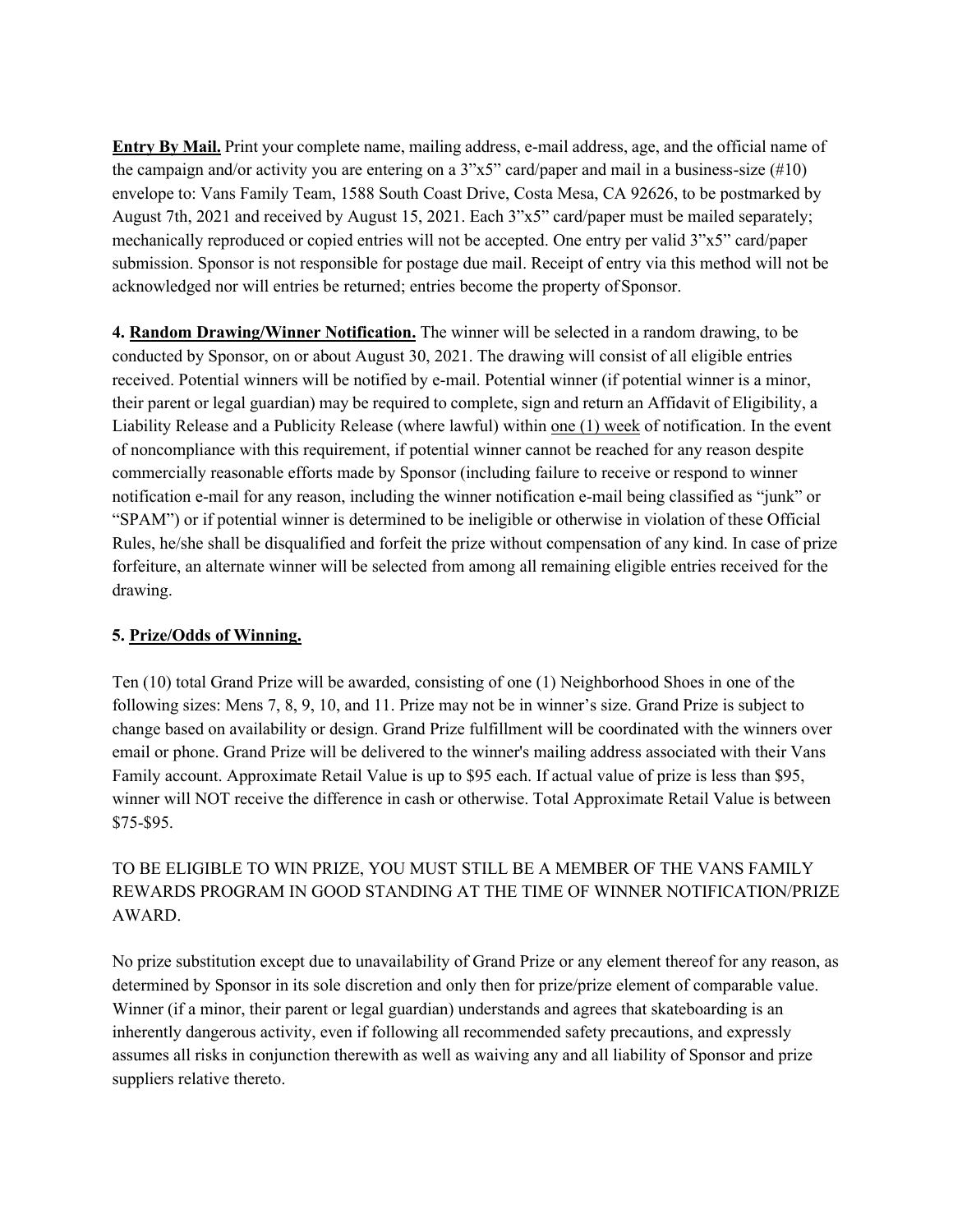Prize will only be shipped to a street address in the United States and must be accepted in its entirety or not at all. Specific prize elements will be shipped separately.

If Grand Prize winner is a minor, Sponsor reserves the right to award the prize in the name of or to winner's parent or legal guardian on their behalf.

Prize is not redeemable/exchangeable for cash. All unspecified expenses relative to acceptance and/or use of the prize and all taxes on value of Grand Prize are the winner's sole responsibility. Prize is not transferable (in whole or in part) except with the written permission of Sponsor which may be granted or withheld in its sole discretion and without liability of any kind. No prize substitution, except at Sponsor's sole discretion due to unavailability of prize/prize element for any reason and only then for prize/prize element of comparable value.

Grand Prize is not redeemable or exchangeable for cash (except for gift card element of Grand Prize in those jurisdictions which mandate by law that a gift card may be redeemed for its cash value). No prize transfer except with Sponsor's permission which may be granted or withheld in its sole discretion without liability of any kind. All taxes on value of Grand Prize are the winner's sole responsibility, with the winner being issued an IRS 1099 Tax Form for the value of the Grand Prize. Winner further agrees to fully cooperate with Sponsor relative to its compliance with Internal Revenue Service tax reporting requirements, including provision of their Social Security Number. All unspecified expenses incurred in conjunction with prize acceptance and use, including but not limited to travel to/from departure airport, souvenirs, and incidental expenses are also the winner's sole responsibility. No award points, frequent flier miles or like "perks" are available in conjunction with acceptance and use of Grand Prize.

Only one (1) prize may be won by any persons in a given family, household or address for any VANS Family Rewards Program Sweepstakes within a six (6) month period.

### **Odds of winning depend upon the total number of eligible entries received for the random drawing**.

**6. Releases**. Where legal, by accepting prize, winner (if a minor, their parent or legal guardian) agrees (and will confirm in writing upon request) to photography or videography by Sponsor and its designees and use by Sponsor and its designees of their name, likeness, photo, voice, biographical information, image and other indicia of persona for advertising/publicity/trade purposes without further compensation or notice. By participating, entrant (if a minor, their parent or legal guardian) releases and agrees to hold harmless Sponsor, its parent company, affiliates, divisions, subsidiaries, agencies, prize suppliers and the directors, officers, agents, representatives, shareholders, employees, successors and assigns of any of the above organizations, from any and all liability arising from the Sweepstakes, any Sweepstakes-related activity, or the receipt, acceptance, possession or use/misuse of the prize (asapplicable).

**7. Limitations of Liability.** Sponsor assumes no responsibility for (a) any incomplete, incorrect or inaccurate information, whether caused by tampering, hacking or by any of the equipment or programming associated with offering the Sweepstakes or by any technical or human error; (b) any error, omission, interruption, deletion, defect, delay in operation or transmission, communications line failure,